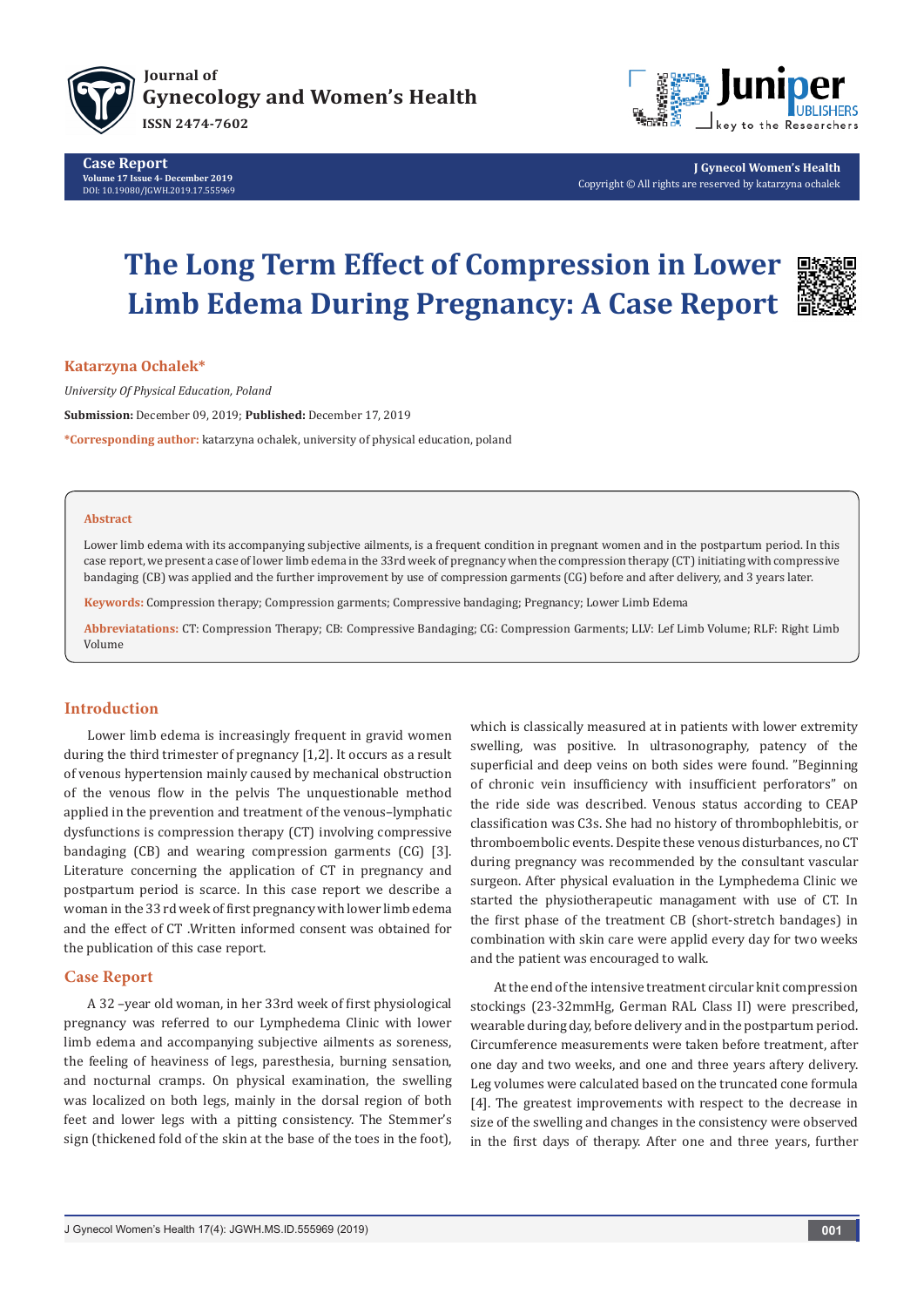improvement from continuing of CG in limb volumes change were observed. The positive influence of compression on subjective symptoms, especially pain improving quality of life was also observed. Changes in the limb volumes are presented in Table 1**.**

**Table 1:** Lower limb volumes before and after treatment.

| <b>Treatment Phase</b>  | Consistency              | <b>LLV</b> | <b>RLV</b> | <b>Change</b> | Change  | Change        | Change        |
|-------------------------|--------------------------|------------|------------|---------------|---------|---------------|---------------|
| <b>Before admission</b> | of edema                 | [m]        | [m]        | $LLV$ [ml]    | RLV[ml] | $\frac{0}{0}$ | $\frac{0}{0}$ |
| Before admission        | $^{+++}$                 | 3478       | 3395       |               |         |               |               |
| Intensive 1 day         | $++$                     | 3024       | 3146       | $-454$        | $-249$  | $-13$         | $-7,9$        |
| Intensive 2 weeks       | $\ddot{}$                | 2997       | 3007       | $-481$        | $-388$  | $-13,8$       | $-11,4$       |
| Maintenance1 year       | $\overline{\phantom{0}}$ | 2613       | 2592       | $-865$        | $-803$  | $-24,8$       | $-23,6$       |

LLV-lef limb volume; RLF-right limb volume; +++-intensity of edema.

# **Discussion**

Despite lower limb edema with its accompanying conditions concerns as many as about 80% of pregnant women, especially during the second and third trimesters [1] like in our presented case report, literature concerning the application of CT in the management of lower limb edema during pregnancy and postpartum period is scarce. The link between venous disease and pregnancy is well known but has rarely been described from symptomatic point of view [5]. There is also lack of qualitinative data concerning bilateral lower extremity volume during pregnancy. Only few data are available on the effect of wearing CG on subjective symptoms and quality of life of pregnant women in daily practice [2,5]. In a recent study we demonstrated that chronic venous insufficiency, arterial hypertension and venous thrombosis diagnosed before pregnancy, as well as the lack of physical activity during pregnancy, contributed to the development of lower limb edema [6]. Interdependance was observed between the occurance of edema during pregnancy and such conditions before pregnancy as chronic venous insufficiency. Immediate compression including CB with mobilization is recommended to reduce the swelling and pain in acute vein thrombosis during pregnancy [2]. It should be considered in all women with recognized edema especially with venous flow abnormalities diagnosed before pregnancy like in our patient.

The purpose of the compression use during pregnancy is to reduce edema formation and to support the mecahically impaired venous flow, which is additionally hampered by the influence of hormones on the venous wall, and functional calf muscle pump insufficiency [5]. The overloading with extravasation öeads to sn overloading of the lympatics resulting in"phlebolymphedema" demonstrating a positive Stemmer sign. Wearing compression

regularly especially during physical activities, improves also the lymphatic system deficiency and quality of life reducing the swelling and leg symptoms. The level of compliance to CG wearing appears positively and significantly linked to the initial level of severity of the edema [5] like in our patient who accepted a moderate compression in daily practice for a long time.

#### **Conlusion**

Compression during pregnancy and postpartum period in women with leg oedema is a justifiable recommendation.

#### **References**

- 1. [Bamigboye A, Hofmeyer G \(2006\) Interventions for leg edema and](https://www.ncbi.nlm.nih.gov/pubmed/16678328)  [varicosities in pregnancy. What evidence? Eur J Obstet Gynecol Reprod](https://www.ncbi.nlm.nih.gov/pubmed/16678328)  [Biol 129\(1\): 3-8](https://www.ncbi.nlm.nih.gov/pubmed/16678328)
- 2. [Ratiu A, Motoc A, Paˆscut D, Cris xan DC, Anca T, et al.\(2009\)](https://www.ncbi.nlm.nih.gov/pubmed/20191834)  [Compression and walking compared with bed rest in the treatment of](https://www.ncbi.nlm.nih.gov/pubmed/20191834)  [proximal deep venous thrombosis during pregnancy. Rev Med Chir Soc](https://www.ncbi.nlm.nih.gov/pubmed/20191834)  [Med Nat Lasi; 113\(3\): 795-8.](https://www.ncbi.nlm.nih.gov/pubmed/20191834)
- 3. [Rabe E, Partsch H, Hafner J, Lattimer C, Mosti G, et.al.\( 2017\) Indications](https://www.ncbi.nlm.nih.gov/pubmed/28549402)  [for medical compression stockings in venous and lymp hatic disorders:](https://www.ncbi.nlm.nih.gov/pubmed/28549402)  [An evidence-based consensus statement. Phlebol 2017; 33\(3\): 163-](https://www.ncbi.nlm.nih.gov/pubmed/28549402) [184.](https://www.ncbi.nlm.nih.gov/pubmed/28549402)
- 4. [Sander A, Hajer N, Hemenway K, Miller A \(2002\) Upper-extremity](https://www.ncbi.nlm.nih.gov/pubmed/12444879)  [volume measurements in women with lymphedema: a comparison of](https://www.ncbi.nlm.nih.gov/pubmed/12444879)  [measurements obtained via water displacement with geometrically](https://www.ncbi.nlm.nih.gov/pubmed/12444879)  [volume. Phys Ther 82\(12\): 1201-1212.](https://www.ncbi.nlm.nih.gov/pubmed/12444879)
- 5. [Allegra C, Antignani P, Will K Allaert F \(2014\) Acceptance, compliance](https://www.ncbi.nlm.nih.gov/pubmed/25056167)  [and effects of compression stockings on venous functional symptoms](https://www.ncbi.nlm.nih.gov/pubmed/25056167)  [and quality of life of Italian pregnant women. Intern Angiology 33\(4\):](https://www.ncbi.nlm.nih.gov/pubmed/25056167)  [357-364.](https://www.ncbi.nlm.nih.gov/pubmed/25056167)
- 6. [Ochalek K, Pacyga K, Curylo M, Frydrych-Szymonik A, Szygula Z, et al.](https://www.ncbi.nlm.nih.gov/pubmed/28346850)  [\(2017\) Risk Factors Related to Lower Limb Edema, Compression, and](https://www.ncbi.nlm.nih.gov/pubmed/28346850)  [Physical Activity during Pregnancy. A retrospective Study. Lymphat Res](https://www.ncbi.nlm.nih.gov/pubmed/28346850)  [Biol 15\(2\): 166-171.](https://www.ncbi.nlm.nih.gov/pubmed/28346850)